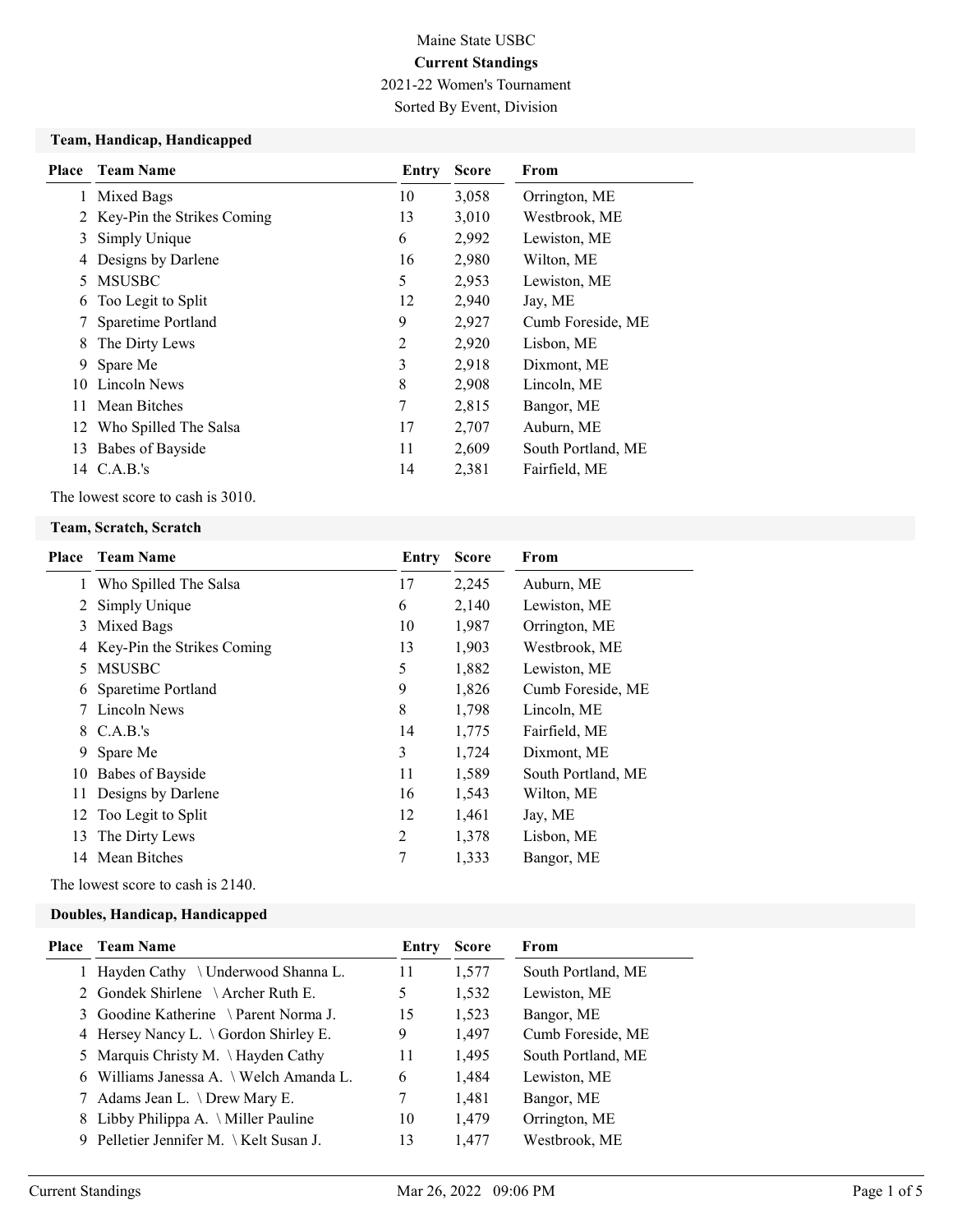2021-22 Women's Tournament

Sorted By Event, Division

### Doubles, Handicap, Handicapped

| Place | <b>Team Name</b>                               | Entry          | <b>Score</b> | From               |
|-------|------------------------------------------------|----------------|--------------|--------------------|
|       | 10 Adams Sherron L. \Chellis Lynn M.           | 16             | 1,470        | Wilton, ME         |
|       | 10 Goulding Angeliec M. \ Lemay Jennifer M.    | 17             | 1,470        | Auburn, ME         |
| 12.   | Eaton Donna \Nile Darlene M.                   | 16             | 1,458        | Wilton, ME         |
|       | 13 Shepherd Merry L. \Grivois Kellye L.        | 7              | 1,455        | Bangor, ME         |
| 14    | Benner Nicole M. \ Oliver Donna                | 14             | 1,425        | Fairfield, ME      |
|       | 15 Sowa Carol A. $\setminus$ Goodine Katherine | 3              | 1,424        | Dixmont, ME        |
|       | 16 D'Amour Candace J. \ Edgecomb Debra J.      | 6              | 1,422        | Lewiston, ME       |
|       | 17 Castonguay Phyllis R. \ Cole Jessica T.     | 9              | 1,418        | Cumb Foreside, ME  |
| 18    | Krzyston Marybeth ∖Sheridan Mariellen          | $\overline{4}$ | 1,410        | Naples, ME         |
| 19    | Marcotte Sarah M. $\backslash$ Nutting Mallory | 17             | 1,395        | Auburn, ME         |
|       | 20 Nuttall Roseline \ Edgecomb Debra J.        | 5              | 1,357        | Lewiston, ME       |
|       | 21 Curtin Brooke M. \Marquis Christy M.        | 11             | 1,325        | South Portland, ME |
|       | 22 Curtin Brooke M. \Underwood Shanna L.       | 11             | 1,309        | South Portland, ME |
|       | 23 Bachelder Cheryl K. \Roskop Diane M.        | 14             | 965          | Fairfield, ME      |

The lowest score to cash is 1532.

## Doubles, Scratch, Scratch

| Place | <b>Team Name</b>                             | Entry          | <b>Score</b> | From               |
|-------|----------------------------------------------|----------------|--------------|--------------------|
|       | Marcotte Sarah M. \Nutting Mallory<br>1      | 17             | 1,266        | Auburn, ME         |
|       | Goulding Angeliec M. \Lemay Jennifer M.<br>2 | 17             | 1,137        | Auburn, ME         |
|       | Williams Janessa A. \ Welch Amanda L.<br>3   | 6              | 1,124        | Lewiston, ME       |
|       | Hayden Cathy \ Underwood Shanna L.<br>4      | 11             | 1,076        | South Portland, ME |
|       | Benner Nicole M. \Oliver Donna<br>5          | 14             | 969          | Fairfield, ME      |
|       | Marquis Christy M. \Hayden Cathy<br>6        | 11             | 958          | South Portland, ME |
|       | Gondek Shirlene \ Archer Ruth E.<br>7        | 5              | 953          | Lewiston, ME       |
|       | Libby Philippa A. \ Miller Pauline<br>8      | 10             | 945          | Orrington, ME      |
|       | Goodine Katherine \ Parent Norma J.<br>9     | 15             | 935          | Bangor, ME         |
| 10    | D'Amour Candace J. \ Edgecomb Debra J.       | 6              | 927          | Lewiston, ME       |
| 11    | Castonguay Phyllis R. \Cole Jessica T.       | 9              | 908          | Cumb Foreside, ME  |
| 12    | Hersey Nancy L. \ Gordon Shirley E.          | 9              | 906          | Cumb Foreside, ME  |
| 13    | Krzyston Marybeth \ Sheridan Mariellen       | $\overline{4}$ | 891          | Naples, ME         |
| 14    | Nuttall Roseline \ Edgecomb Debra J.         | 5              | 865          | Lewiston, ME       |
| 15    | Sowa Carol A. \Goodine Katherine             | 3              | 860          | Dixmont, ME        |
| 16    | Curtin Brooke M. \ Underwood Shanna L.       | 11             | 826          | South Portland, ME |
| 17    | Bachelder Cheryl K. \Roskop Diane M.         | 14             | 815          | Fairfield, ME      |
| 18    | Curtin Brooke M. \ Marquis Christy M.        | 11             | 806          | South Portland, ME |
| 19    | Pelletier Jennifer M. \Kelt Susan J.         | 13             | 796          | Westbrook, ME      |
| 20    | Eaton Donna \Nile Darlene M.                 | 16             | 789          | Wilton, ME         |
| 21    | Adams Jean L. \ Drew Mary E.                 | 7              | 743          | Bangor, ME         |
| 22    | Shepherd Merry L. \ Grivois Kellye L.        | 7              | 711          | Bangor, ME         |
| 23    | Adams Sherron L. \ Chellis Lynn M.           | 16             | 702          | Wilton, ME         |
|       | .                                            |                |              |                    |

The lowest score to cash is 1137.

#### Singles, Handicap, Handicapped

| <b>Place</b> Team Name | <b>Entry Score From</b> |                  |
|------------------------|-------------------------|------------------|
| 1 Edgecomb Debra J.    |                         | 816 Lewiston, ME |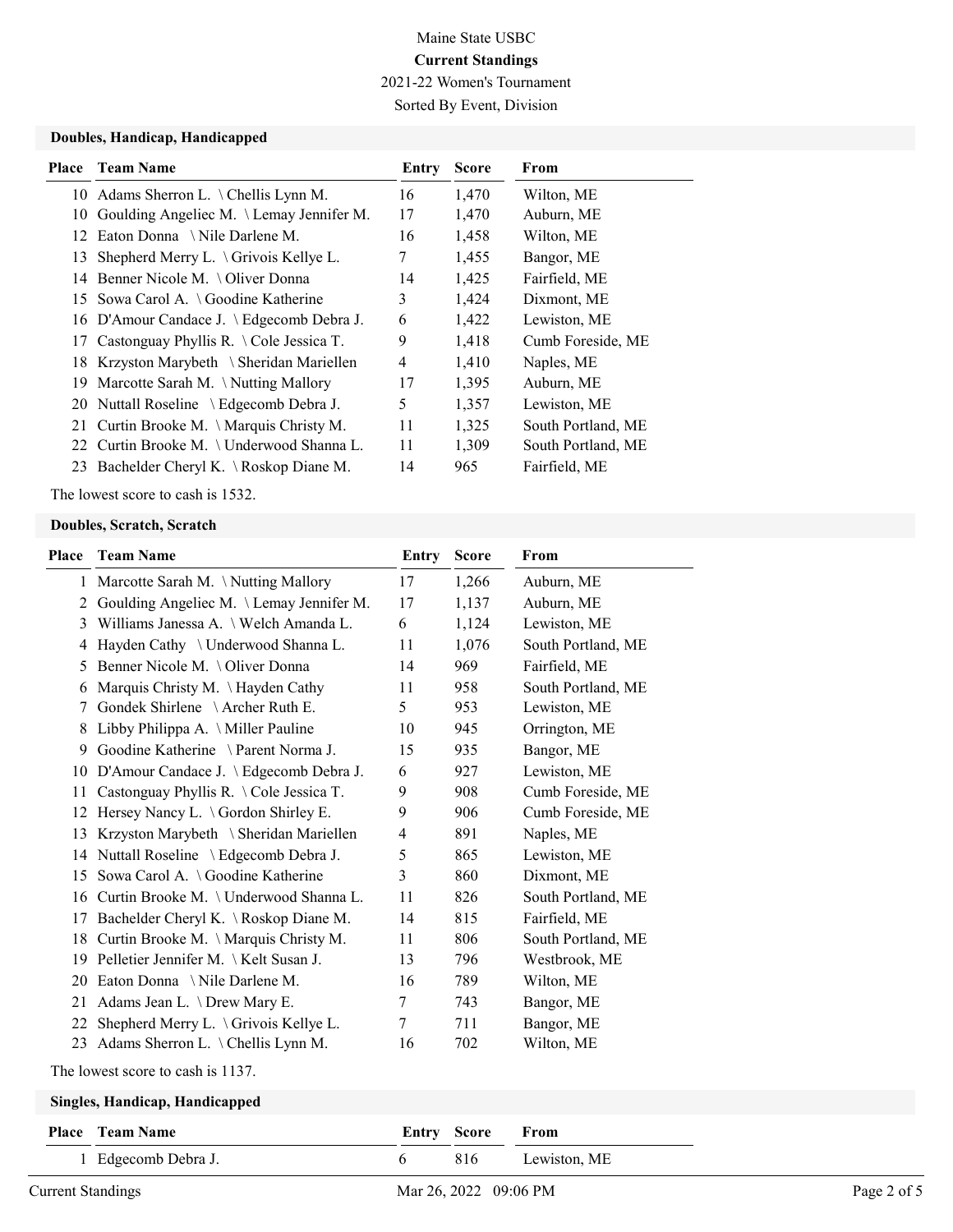2021-22 Women's Tournament

Sorted By Event, Division

### Singles, Handicap, Handicapped

| <b>Team Name</b>        | <b>Entry</b>                                                                          | <b>Score</b> | From               |
|-------------------------|---------------------------------------------------------------------------------------|--------------|--------------------|
| Williams Janessa A.     | 6                                                                                     | 806          | Lewiston, ME       |
| Goulding Angeliec M.    | 17                                                                                    | 797          | Auburn, ME         |
| Benner Nicole M.        | 14                                                                                    | 796          | Fairfield, ME      |
| Archer Ruth E.          | 5                                                                                     | 787          | Lewiston, ME       |
| Goodine Katherine       | 15                                                                                    | 776          | Bangor, ME         |
| Hersey Nancy L.         | 9                                                                                     | 771          | Cumb Foreside, ME  |
| Chellis Lynn M.         | 16                                                                                    | 765          | Wilton, ME         |
| Nutting Mallory         | 17                                                                                    | 761          | Auburn, ME         |
| Adams Sherron L.        | 16                                                                                    | 750          | Wilton, ME         |
| Kelt Susan J.           | 13                                                                                    | 742          | Westbrook, ME      |
| Miller Pauline          | 10                                                                                    | 733          | Orrington, ME      |
| Dix Sarah M.            | $\mathbf{1}$                                                                          | 721          | Corinna, ME        |
|                         | $\overline{\mathcal{A}}$                                                              | 721          | Naples, ME         |
| Castonguay Phyllis R.   | 9                                                                                     | 720          | Cumb Foreside, ME  |
| Underwood Shanna L.     | 11                                                                                    | 715          | South Portland, ME |
| Gondek Shirlene         | 5                                                                                     | 712          | Lewiston, ME       |
| Pelletier Jennifer M.   | 13                                                                                    | 712          | Westbrook, ME      |
| <b>Brackett Roxanne</b> | 13                                                                                    | 712          | Westbrook, ME      |
|                         | 17                                                                                    | 710          | Auburn, ME         |
| Welch Amanda L.         | 6                                                                                     | 709          | Lewiston, ME       |
| Sheridan Mariellen      | 4                                                                                     | 707          | Naples, ME         |
|                         | 10                                                                                    | 706          | Orrington, ME      |
| Oliver Donna            | 14                                                                                    | 698          | Fairfield, ME      |
| Hayden Cathy            | 11                                                                                    | 691          | South Portland, ME |
| Roskop Diane M.         | 14                                                                                    | 665          | Fairfield, ME      |
| Cole Jessica T.         | 9                                                                                     | 656          | Cumb Foreside, ME  |
| Marcotte Sarah M.       | 17                                                                                    | 647          | Auburn, ME         |
| <b>Nuttall Roseline</b> | 5                                                                                     | 645          | Lewiston, ME       |
| Gordon Shirley E.       | 9                                                                                     | 630          | Cumb Foreside, ME  |
| Marquis Christy M.      | 11                                                                                    | 607          | South Portland, ME |
| Curtin Brooke M.        | 11                                                                                    | 585          | South Portland, ME |
|                         | 14                                                                                    | 356          | Fairfield, ME      |
|                         | Krzyston Marybeth<br>Lemay Jennifer M.<br>Libby Philippa A.<br>33 Bachelder Cheryl K. |              |                    |

The lowest score to cash is 356.

#### Singles, Scratch, Scratch

|   | <b>Place</b> Team Name | Entry | <b>Score</b> | From          |
|---|------------------------|-------|--------------|---------------|
|   | <b>Nutting Mallory</b> | 17    | 710          | Auburn, ME    |
|   | 2 Lemay Jennifer M.    | 17    | 632          | Auburn, ME    |
|   | Williams Janessa A.    | 6     | 617          | Lewiston, ME  |
| 4 | Edgecomb Debra J.      | 6     | 588          | Lewiston, ME  |
|   | 5 Marcotte Sarah M.    | 17    | 569          | Auburn, ME    |
|   | 6 Goulding Angeliec M. | 17    | 542          | Auburn, ME    |
|   | Welch Amanda L.        | 6     | 538          | Lewiston, ME  |
|   | Benner Nicole M.       | 14    | 535          | Fairfield, ME |
| 9 | Dix Sarah M.           |       | 517          | Corinna, ME   |
|   | 10 Roskop Diane M.     | 14    | 515          | Fairfield, ME |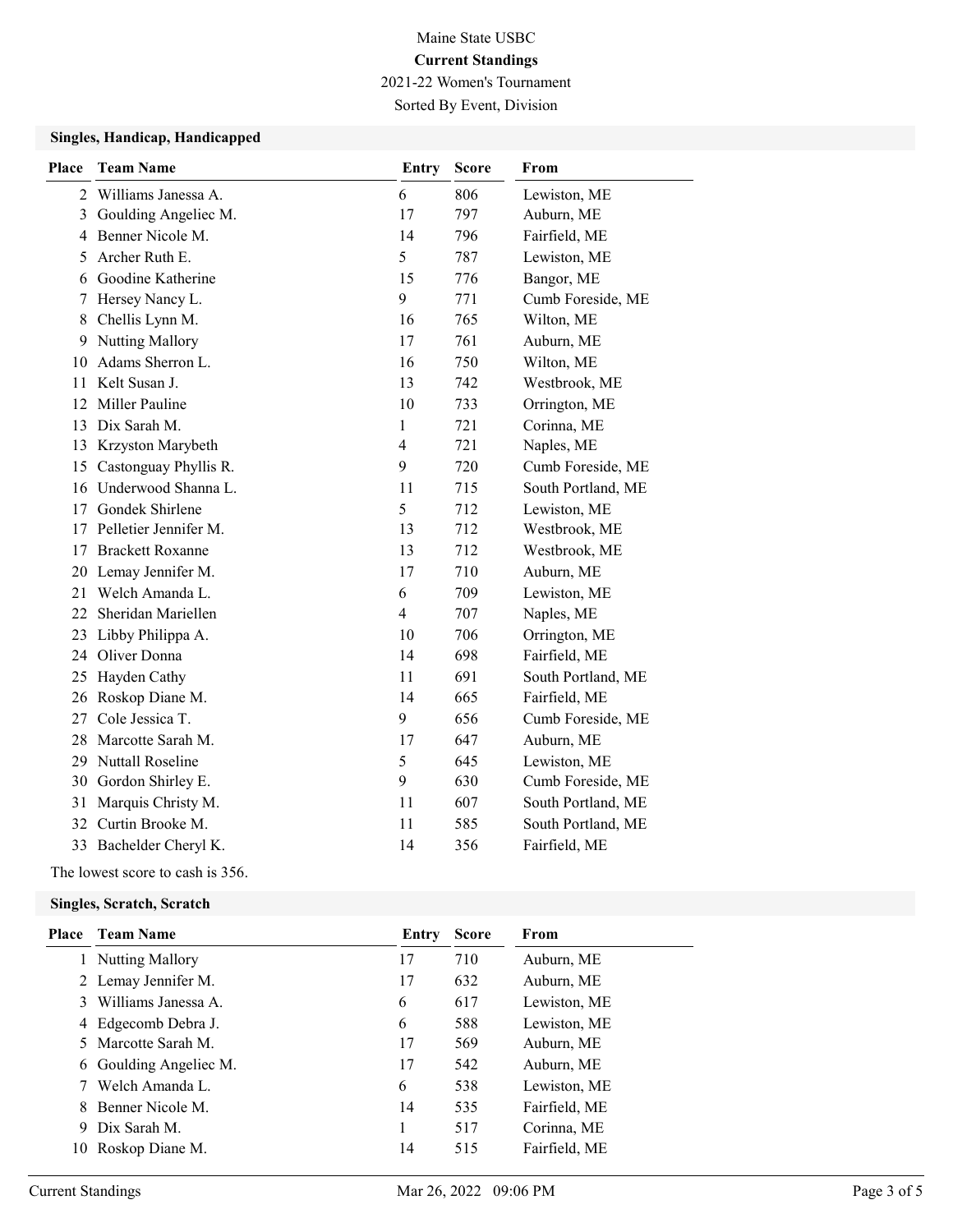2021-22 Women's Tournament

Sorted By Event, Division

## Singles, Scratch, Scratch

| <b>Place</b> | <b>Team Name</b>        | Entry          | <b>Score</b> | From               |
|--------------|-------------------------|----------------|--------------|--------------------|
| 11           | Oliver Donna            | 14             | 503          | Fairfield, ME      |
| 11           | Goodine Katherine       | 15             | 503          | Bangor, ME         |
| 13           | Chellis Lynn M.         | 16             | 501          | Wilton, ME         |
| 14           | Archer Ruth E.          | 5              | 496          | Lewiston, ME       |
| 15           | Underwood Shanna L.     | 11             | 484          | South Portland, ME |
| 16           | Sheridan Mariellen      | $\overline{4}$ | 476          | Naples, ME         |
| 17           | Libby Philippa A.       | 10             | 454          | Orrington, ME      |
| 18           | Miller Pauline          | 10             | 451          | Orrington, ME      |
| 19           | Cole Jessica T.         | 9              | 437          | Cumb Foreside, ME  |
| 20           | Krzyston Marybeth       | $\overline{4}$ | 433          | Naples, ME         |
| 21           | Castonguay Phyllis R.   | 9              | 429          | Cumb Foreside, ME  |
| 22           | Gondek Shirlene         | 5              | 424          | Lewiston, ME       |
| 22           | <b>Brackett Roxanne</b> | 13             | 424          | Westbrook, ME      |
| 24           | Hersey Nancy L.         | 9              | 423          | Cumb Foreside, ME  |
| 25           | Hayden Cathy            | 11             | 421          | South Portland, ME |
| 26           | Kelt Susan J.           | 13             | 388          | Westbrook, ME      |
| 27           | Gordon Shirley E.       | 9              | 387          | Cumb Foreside, ME  |
| 28           | Pelletier Jennifer M.   | 13             | 385          | Westbrook, ME      |
| 29           | <b>Nuttall Roseline</b> | 5              | 381          | Lewiston, ME       |
| 30           | Bachelder Cheryl K.     | 14             | 356          | Fairfield, ME      |
| 31           | Marquis Christy M.      | 11             | 340          | South Portland, ME |
| 32           | Curtin Brooke M.        | 11             | 333          | South Portland, ME |
| 33           | Adams Sherron L.        | 16             | 246          | Wilton, ME         |

The lowest score to cash is 617.

#### All Events, Handicap, Handicapped

| <b>Place</b> | <b>Team Name</b>      | Entry | <b>Score</b> | From               |
|--------------|-----------------------|-------|--------------|--------------------|
| 1            | Archer Ruth E.        | 5     | 2,411        | Lewiston, ME       |
| 2            | Goulding Angeliec M.  | 17    | 2,381        | Auburn, ME         |
| 3            | Welch Amanda L.       | 6     | 2,299        | Lewiston, ME       |
| 4            | Goodine Katherine     | 15    | 2,279        | Bangor, ME         |
| 5.           | Adams Sherron L.      | 16    | 2,278        | Wilton, ME         |
| 6            | Miller Pauline        | 10    | 2,276        | Orrington, ME      |
| 7            | Hersey Nancy L.       | 9     | 2,268        | Cumb Foreside, ME  |
| 8            | Hayden Cathy          | 11    | 2,265        | South Portland, ME |
| 9            | Benner Nicole M.      | 14    | 2,254        | Fairfield, ME      |
| 10           | Williams Janessa A.   | 6     | 2,232        | Lewiston, ME       |
| 11           | Kelt Susan J.         | 13    | 2,224        | Westbrook, ME      |
| 12           | Chellis Lynn M.       | 16    | 2,219        | Wilton, ME         |
| 13           | Edgecomb Debra J.     | 6     | 2,217        | Lewiston, ME       |
| 14           | Pelletier Jennifer M. | 13    | 2,165        | Westbrook, ME      |
|              | 15 Libby Philippa A.  | 10    | 2,159        | Orrington, ME      |
| 16           | Castonguay Phyllis R. | 9     | 2,147        | Cumb Foreside, ME  |
| 17           | Underwood Shanna L.   | 11    | 2,143        | South Portland, ME |
| 18           | Gordon Shirley E.     | 9     | 2,117        | Cumb Foreside, ME  |
| 19           | Gondek Shirlene       | 5     | 2,107        | Lewiston, ME       |